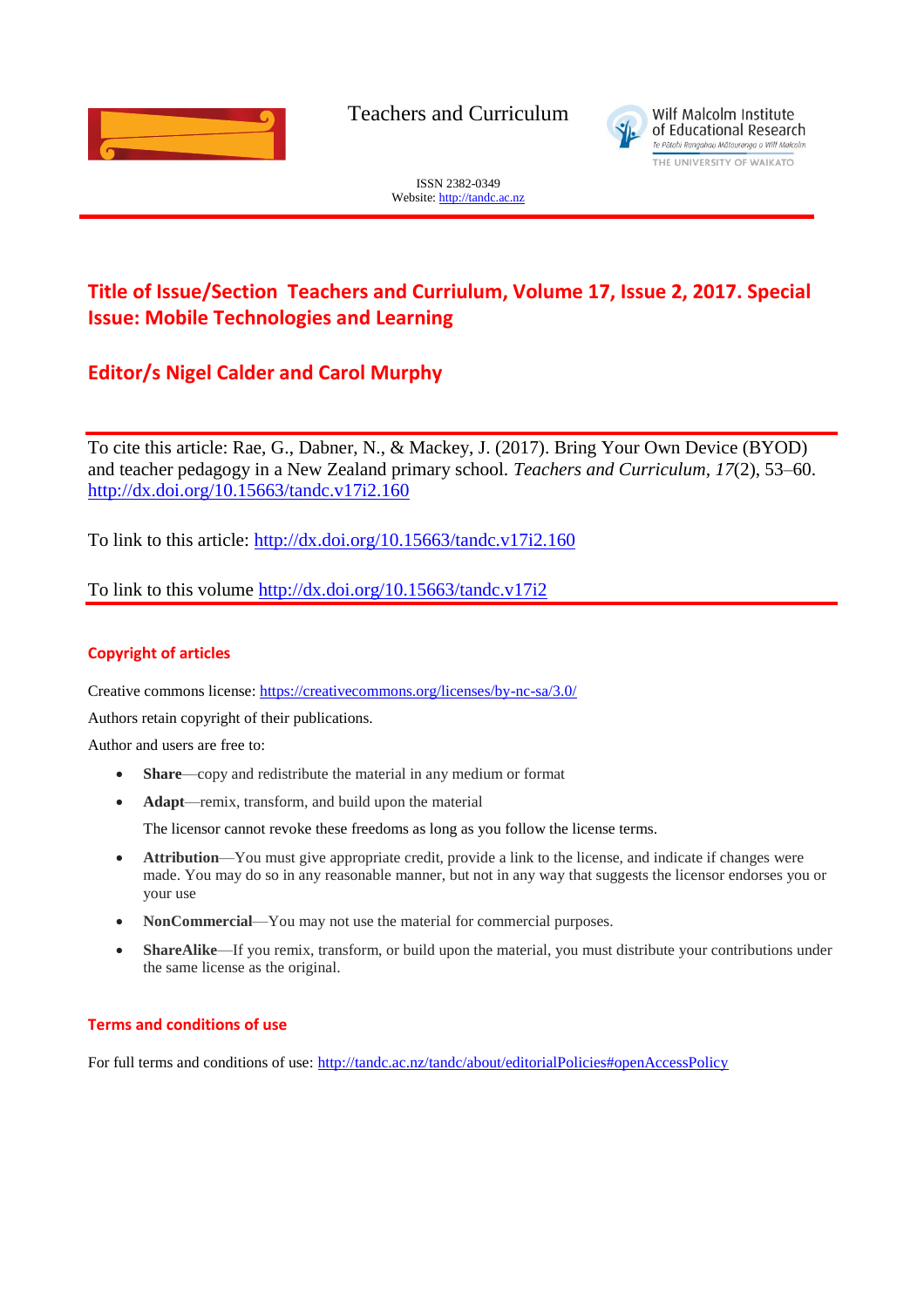# **BRING YOUR OWN DEVICE (BYOD) AND TEACHER PEDAGOGY IN A NEW ZEALAND PRIMARY SCHOOL**

### **GENEVIEVE RAE, NICKI DABNER, AND JULIE MACKEY**

*University of Canterbury New Zealand*

### **Abstract**

*The practice of students bringing their own mobile devices (BYOD) to school is increasingly being used to leverage digital learning opportunities in New Zealand schools. This paper presents a summary of the findings from a case study that explored the experiences of three primary school teachers as they introduced BYOD into their classrooms for the first time. The aim of the study was to understand the impact BYOD had upon their pedagogical practices and to identify factors that influenced these practices. The paper includes recommendations for schools and teachers who may be considering implementing BYOD in the future.*

### **Keywords**

BYOD; case study; pedagogy; SAMR model

### **Introduction**

Primary schools in New Zealand have been progressively adopting the use of digital technologies in classrooms over the past two decades (Ministry of Education, 2014, 2015a). In the recent New Zealand Council for Educational Research (NZCER) report, Bolstad (2017) outlined a range of benefits identified by New Zealand primary/intermediate school teachers in their adoption of digital technologies. The benefits included the ability to support student learning needs, encourage deeper learning, increase student agency, and adopt new approaches to teaching and teacher professional learning. However, Bolstad also identified a range of concerns held by teachers, in particular digital safety, impact upon teacher workload, time constraints and, importantly, equity of access for students.

One way schools attempt to ensure students have increased opportunities to access digital devices is to introduce a school 'bring your own device' or BYOD strategy. This strategy enables students to bring their own mobile device from home, thus supplementing the number of digital devices available for student use within the school. The adoption of BYOD strategies in schools provides both opportunities and challenges for school leaders and teachers, and impacts teacher practices as 'digital dependent' learning and teaching strategies are implemented (Bolstad, 2017; Johnson, Adams Becker, Estrada, & Freeman, 2015; Ministry of Education, 2014, 2015b). BYOD has the potential to create more opportunities for students to learn anywhere, anytime (Adams, 2015), engaging students and adding value, flexibility and more personalised learning (Ministry of Education, 2015c).

Teachers may experience challenges when implementing BYOD that impact on their ability to effectively integrate devices into their classrooms. These challenges include technical issues (Lai, 2005, Minshew & Anderson, 2015), lack of time (Janssen & Lazonder, 2015) and limited professional learning opportunities (Davis, Eickelmann, & Zaka, 2013; Ling Koh, Chai, & Tay, 2014). Teachers require access to professional learning that builds confidence and develops the technological knowledge and skills to enable them to overcome these challenges when introducing BYOD (Minshew & Anderson, 2015; Starkey, 2010). Research by Davis et al. identified that professional learning is one of the key factors present in schools that had been successful in integrating ICT.

The case study presented within this paper investigated the impact BYOD had upon the pedagogical practices of three New Zealand primary school teachers. The teachers were working within one school, with children aged between six and eleven years, and were adopting BYOD in their classrooms for the first time. Pedagogical practices were defined within the study as the range of actions undertaken by these teachers as they prepared for, designed and implemented teaching, and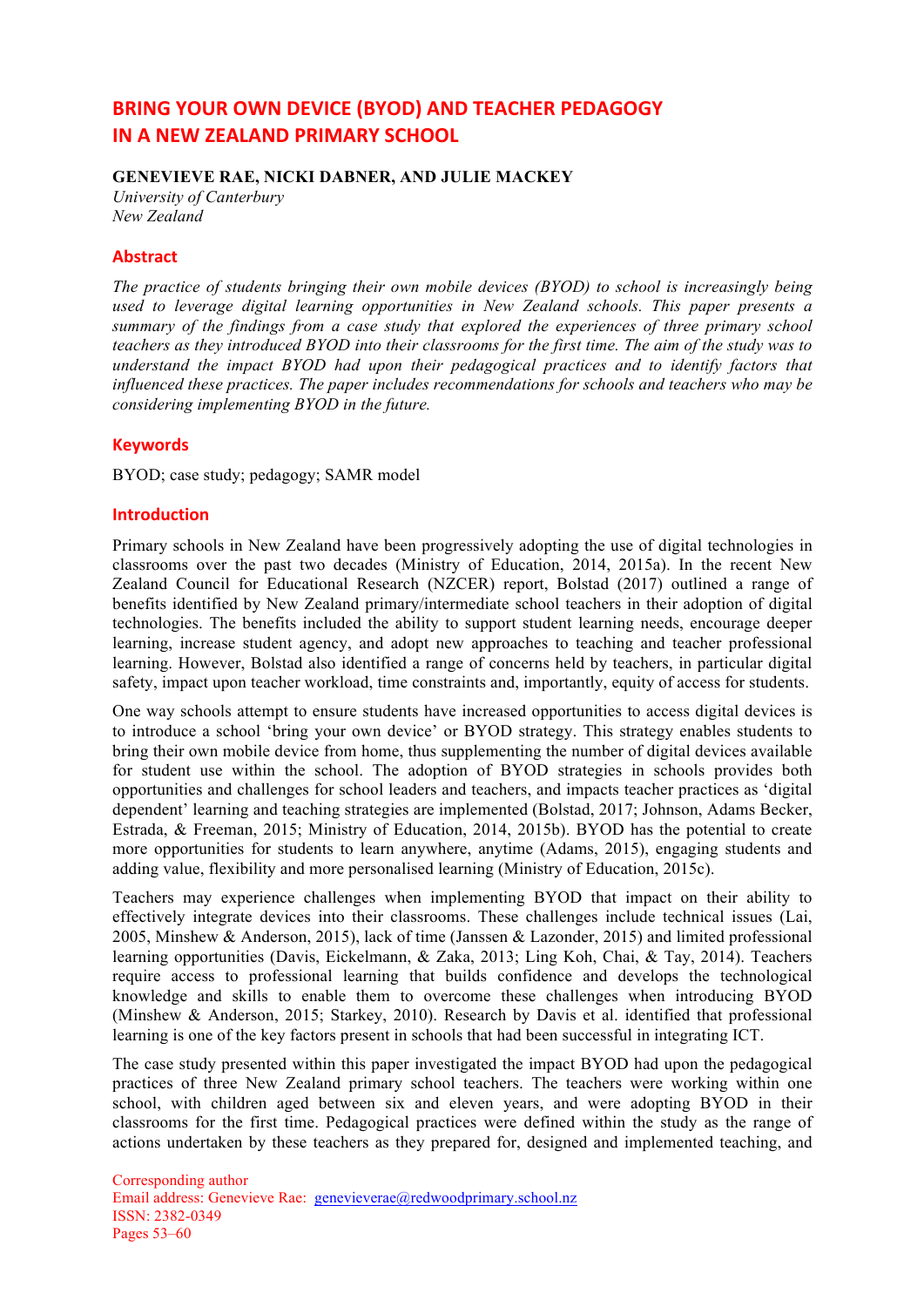### *54 Genevieve Rae, Nicki Dabner, and Julie Mackey*

facilitated student learning. The purpose of the study was to investigate how these teachers experienced the introduction of BYOD in their classrooms, the impact this had upon their pedagogical practices and the factors that impacted these practices. The study makes a valuable contribution to the limited pool of research conducted in New Zealand that has explored the impact of BYOD within primary school contexts.

The SAMR: Substitution, Augmentation, Modification, Redefinition (Puentedura, 2006) model was used to investigate the pedagogical practices evident in the case study classrooms. The SAMR model (Figure 1) provides a framework that enables teachers to evaluate the ways they use technology in their classrooms and the impact this may have upon student learning and their teaching.



### Figure 1: Overview of Puentedura's (2006) SAMR model.

Ideally, teachers progress through the stages of this model from enhancement (the first two stages: Substitution and Augmentation) to transformation (the second two stages: Modification and Redefinition) in their use of digital technologies. It has been identified that the richest potential to revolutionise learning occurs within the transformational stages (Hamilton, Rosenberg, & Akcaoglu, 2016; Puentedura, 2006). Romrell, Kidder, and Wood (2014) further propose that learning activities situated in the transformation stage were more "personalised, situated and connected" (p. 9) than the tasks at the enhancement stage, and this is where teachers' practice should be situated to best leverage technology for learning. The use of this framework within the study enabled the researcher to examine the links between the teacher's use of digital technologies and pedagogy when introducing BYOD within their classroom.

### **Research design**

Case study methodology (Yin, 1994) was employed to design the study. A strength of case study method is that it encourages the researcher to concentrate on a specific instance or situation, and to understand the various interactive processes at work (Bell, 2001). As a member of staff at the case study school, the researcher's position could be described as that of an insider, or teacher researcher (Cullen, 2005). This position created some ethical challenges that needed to be considered carefully throughout the process. To address these, the confidentiality of the data was emphasised, only information that was relevant to the study accessed, and open dialogue maintained with the participants and school leaders.

The case study was conducted in a decile eight, full primary school with a roll of 360, situated in the South Island of New Zealand. Staff at the school had been considering implementing BYOD for three years prior to this study commencing. As the budget at the school did not extend to being able to purchase enough devices to cater for student needs, it was envisaged that implementing a BYOD programme would reduce the number of devices the school would need to provide. During this time, the teacher in charge of ICT had investigated other schools' methods of introduction, seeking guidance from resources and support material available on a range of New Zealand websites,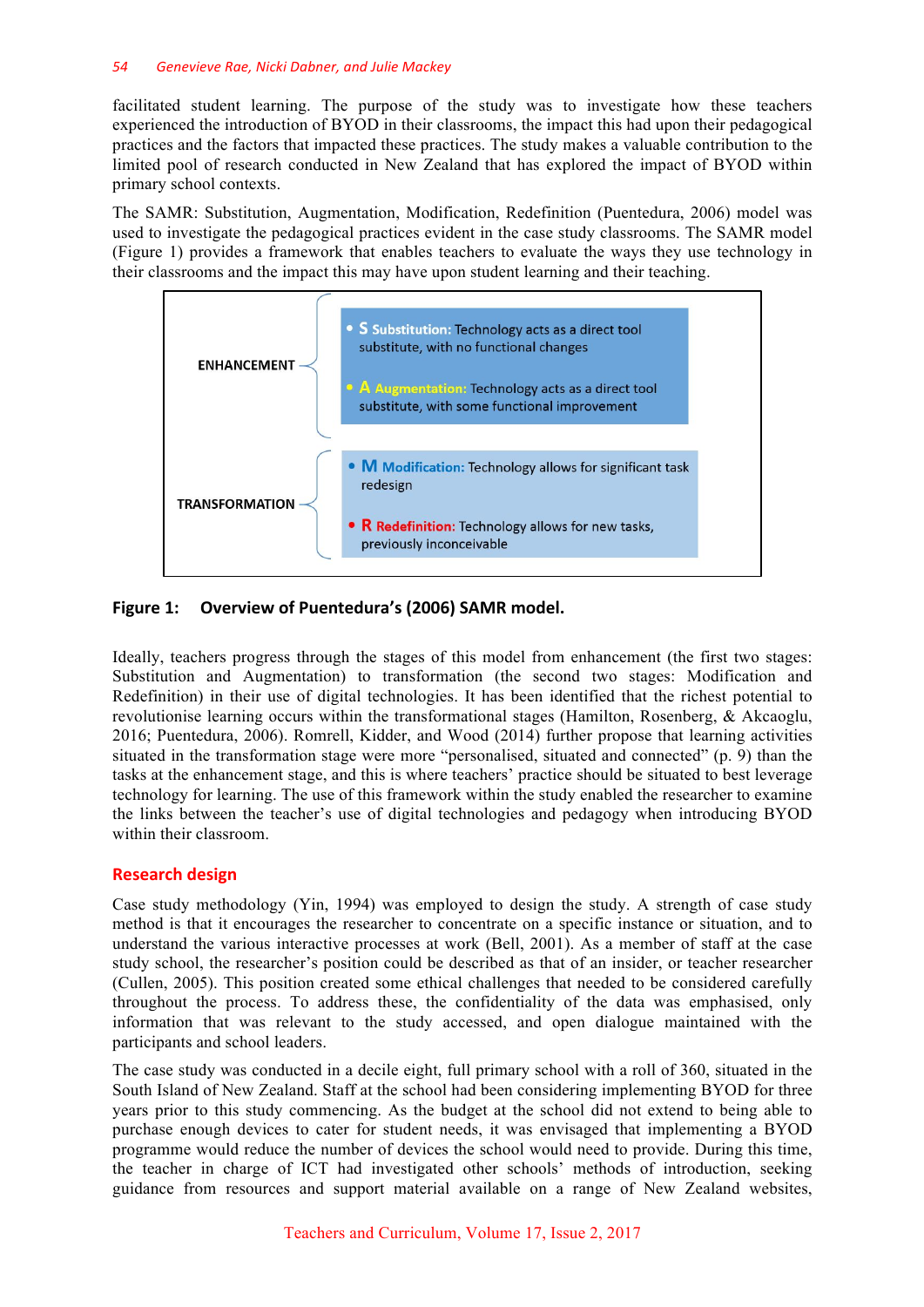including the Ministry of Education 'Enabling e-learning' portal (http://elearning.tki.org.nz/) and the Netsafe website (https://www.netsafe.org.nz/). The lead teacher also evaluated the school infrastructure to identify if upgrades would be needed prior to a potential BYOD introduction. The school subsequently piloted a BYOD strategy within one Year 5–6 class over two terms (20 weeks) in the year prior to this study, and this informed the introduction of BYOD for the rest of the school. As a result of the pilot, the school-wide wireless system was upgraded, as was a security and monitoring system for student access to the school Wi-Fi. This case study was conducted in the year following this pilot. Appendix A illustrates how the study was situated within the BYOD timeline adopted by the school.

## **Participants**

Three teachers were invited to participate because of their involvement in the BYOD implementation at the case study school. Pseudonyms were used within the study to protect the identity of the teacher participants. The first teacher, Kelly (Year 2–3 class level/children aged 6–8), had been teaching for 16 years in a variety of primary schools in New Zealand. Although an experienced teacher, Kelly had been involved in a limited range of school-provided professional learning opportunities with integrating ICT in the classroom. Prior to implementing BYOD, Kelly had occasionally utilised school-owned devices in the classroom for inquiry purposes and to supplement literacy and numeracy programmes. The second teacher, Jo (Year 2–4 class level/children aged 6–9), had four years teaching experience in New Zealand primary schools. Over these years, she had utilised school-owned devices in the classroom and innovatively used Instagram (a mobile photo sharing application) and Class Dojo (a classroom management platform) to complement student device use. The third teacher, Nic (Year 4–6 class level/children aged 8–11), had been teaching in New Zealand primary schools for 14 years. Nic had previously been involved in a Ministry of Education ICT professional development cluster yet still described herself as having 'fairly limited' technological knowledge. Nic had previously used school-owned devices in the classroom for research linked to inquiry/reading, and within a numeracy rotation programme.

## **Data collection**

The school and participants provided written consent prior to the research being conducted. Data gathering was carried out at convenient times for the teachers, spanning a 20-week period over the school's academic year. Data gathering methods included semi-structured interviews, classroom observations, examination of teacher documentation (i.e., planning), and teacher reflections (see Table 1).

| <b>Data Gathering</b><br><b>Method</b> | <b>Purpose</b>                                                                                                                                                                                                                                                                                                                                                                                                | <b>Timeline</b>                                                                                                                                                                                                                                                |
|----------------------------------------|---------------------------------------------------------------------------------------------------------------------------------------------------------------------------------------------------------------------------------------------------------------------------------------------------------------------------------------------------------------------------------------------------------------|----------------------------------------------------------------------------------------------------------------------------------------------------------------------------------------------------------------------------------------------------------------|
| Semi-structured<br>interviews x 4      | The first semi-structured interview introduced the<br>study and gathered initial data. The second and<br>third interviews were part of the follow-up to the<br>observations and the reflections. The final<br>interview addressed the previous three interview<br>responses, in particular the first interview, to<br>compare and contrast teacher pedagogy from the<br>beginning to the end of the research. | Interviews with the teachers were<br>approximately one hour at the<br>beginning, middle and end of Term<br>3, and mid Term 4. BYOD was<br>introduced to the students at the<br>beginning of Term 3. Interviews<br>were audio recorded and then<br>transcribed. |
| <b>Observations</b>                    | To identify how BYOD was being used in the<br>classroom and what teaching practices were<br>involved. Ongoing observations were timetabled<br>before the second, third and fourth interviews.                                                                                                                                                                                                                 | Classroom observations of one<br>teacher were conducted during<br>Term 3 and Term 4.                                                                                                                                                                           |

**Table 1: Data Gathering Methods**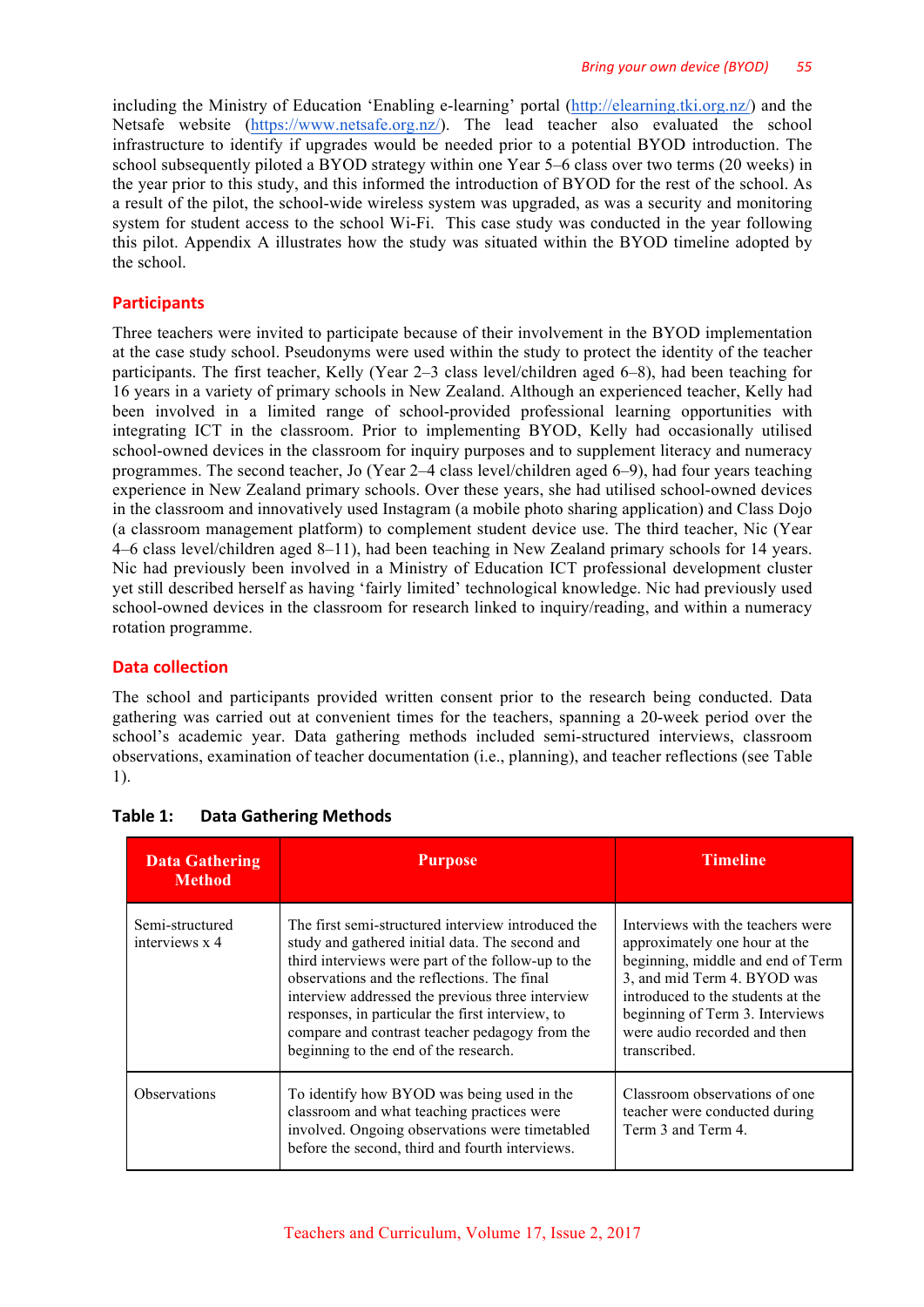| Teacher documents                      | To ensure the research included a variety of data<br>the teachers shared their documentation.<br>Documents included unit planning, weekly<br>planning, small group plans (i.e.,<br>reading/numeracy) and lesson<br>reflections/evaluations. This increased reliability<br>and allowed for data triangulation and comparisons<br>with observations and interviews. | Documents were shared and<br>discussed during the interviews and<br>were made available during the<br>classroom observations. |
|----------------------------------------|-------------------------------------------------------------------------------------------------------------------------------------------------------------------------------------------------------------------------------------------------------------------------------------------------------------------------------------------------------------------|-------------------------------------------------------------------------------------------------------------------------------|
| Reflections written by<br>the teachers | To identify and reflect upon pedagogical changes<br>(if any) that the participant engaged in within their<br>classroom teaching.                                                                                                                                                                                                                                  | The teachers recorded written<br>reflections throughout Term 3 and<br>the first half of Term 4.                               |

Data were sorted into categories and collated using themes and patterns. Employing coding methods proved beneficial as it enabled the researcher to analyse the collated data and provide a structured interpretation (Neuman, 2015). As themes emerged the researcher was able to further analyse the responses and compare them to the data in the reflections and observations. The inclusion of three teachers within the study added scope and enabled data triangulation to occur (Bell, 2001; Scholz  $\&$ Tietje, 2002).

## **Case study findings**

### *BYOD and teacher pedagogy*

Patterns were evident within the participants' practices that reflected two out of the four stages of the SAMR model. Initial practices by all three teachers indicated they were utilising devices as substitutions for pen and paper, practices indicative of the 'substitution' stage of the SAMR model. For example, Kelly and Nic used devices during writing time whilst those children without devices continued to use pen and paper, and Jo used devices during numeracy group teaching also as a substitute. At this stage, technology appeared to be acting as a direct tool substitute within the classroom, and there were no functional changes to teacher pedagogy. The three teachers utilised devices first within the learning areas they perceived they had the strongest content knowledge. All teachers began using Google Docs within their writing programmes. Kelly stated, "I was concerned about losing the writing process when using devices, but now I see how I can give feedback and it's so quick and children can make changes then and there without having to go back to it later."

Movement into the 'augmentation' stage of the SAMR model began as teachers further explored the potential for using Google Docs. At this point in the study, the teachers continued to use technology as a direct tool substitute within their classrooms; however, some functional improvements and changes in pedagogy were identified. For example, Jo began to utilise web-based programs for numeracy group teaching, enabling those with devices to complete tasks that the other children could not do with pen and paper. In addition, two of the teachers began to use the web tool 'Blendspace' to create digital content and lessons for students. Using an online environment for learning required the teachers to adopt different approaches within their teaching. As they continued to explore new programs and methods of using Google Drive, augmentation increased. Kelly introduced an application (Book Creator) for writing and used QR codes for the students to access specific websites. The use of Seesaw for assessment and communication with parents/caregivers also grew throughout the year. Kelly and Jo also attempted a flipped classroom strategy, sending an email to children and parent/caregivers that contained links to YouTube clips. The intention was that students watch the clips to prepare for the learning the following week. However, only a small number of students did so, implying the strategy was not as successful as they had hoped.

The teachers became increasingly positive about device use as the year progressed, and reported that children who may not have completed tasks in the past were more motivated to finish their work when using devices. Children without devices were also asking for more opportunities to use schoolowned technology in the classroom. Jo reported feeling concerned about the social impact on children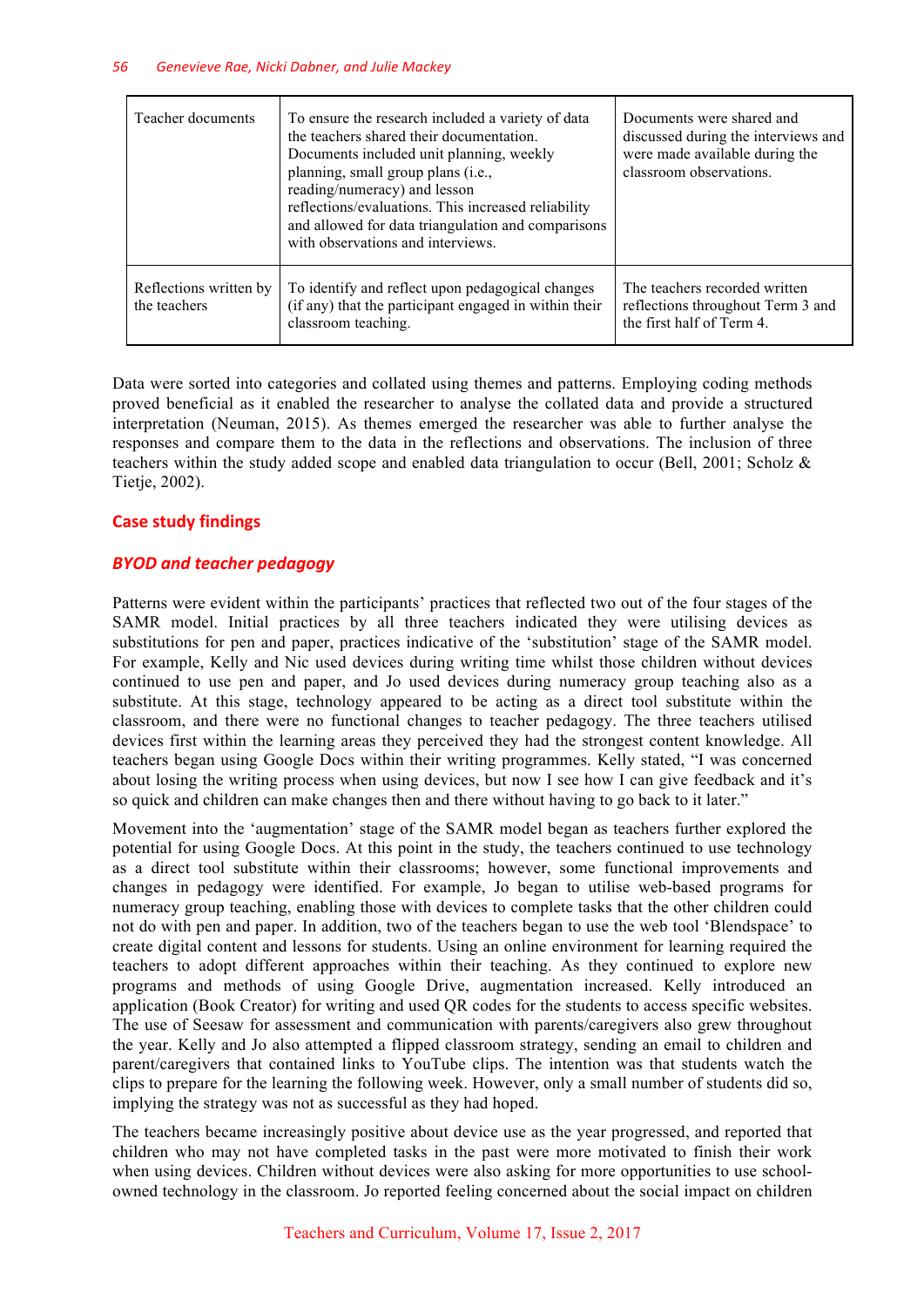who could not, for a number of reasons, bring a device to school. She tried to plan so the impact on these children would be minimal, while at the same time, planning for the children who were bringing devices. Jo mused, "I'm trying to find ways I can implement new tools and strategies in the classroom to support those with devices and those without. I don't want those without devices to feel like they're missing out and I want those with devices at school to feel like it's worth their time." Each teacher expressed a desire to be able to use digital technologies in more transformative ways in the future. Nic, however, suggested that the school needed to provide professional learning earlier in the BYOD journey to ensure teachers had the ability to be more creative and innovative in their practices.

### *Factors impacting teacher pedagogy*

The teachers experienced challenges that impacted their ability to fully utilise digital technologies in their classrooms for pedagogical purposes. These challenges included technical issues, time constraints and a lack of coordinated, timely professional development. The technical issues were varied and often ongoing. For example, many children did not regularly bring their device to school. The number of devices available ranged from day to day, as Nic indicated: "… one day out of a class of 61 we had maybe 15." Kelly also spoke about needing to access school-owned devices to supplement the number of BYOD: "It's really helpful having the iPads next door … because it means we have a better ratio in the room." There were also problems connecting to the school wireless network at the start of the day and issues with passwords. However, the most problematic challenge for two of the teachers was the variety of devices children brought and their lack of technical understanding to help children use them. This variety required teachers to have a working knowledge of a range of different platforms, programs and applications given technical help (via the school's contracted technician) was only available on a fortnightly basis. Teachers often had to find applications or add-ons that operated the same way on different devices to enable the children to successfully participate in the learning tasks in class. Jo spoke about trying to solve problems as they happened: "... if they aren't working like I had planned them to work because the device is now not connected to the Internet and I don't know (my) way around the settings, it hinders the learning that's meant to be taking place … and I need to be teaching."

A further challenge related to time constraints. Considerable time was needed to learn about devices, programs and applications, and the teachers simply lacked the time to do so. The teachers identified the need to timetable skills teaching for the children into weekly planning as well as time to design the learning tasks. In Reflection Three, Kelly wrote, "I tried to find a way to export the books from the iPads but with no success so that's some more learning that I need to do. Again I need more time to learn things!" Time was also required to solve issues related to access, as Jo indicated: "We don't have 100% buy-in with children with devices, so I am putting time and effort into setting up different activities for students with devices and those without devices."

The lack of timely professional development was also identified as a challenge. All three teachers emphasised their desire for ongoing professional development, with Nic stating that although past professional development was useful, she often needed to "get the PD quick" to make it more relevant. Thus, teachers had to spent time independently upskilling and finding support and resources. They did this by visiting websites where teachers shared ideas and resources (e.g., Pinterest, TKI and Blendspace), participating in online discussion forums and talking to other colleagues. They all expressed a keen desire to visit teachers who were experienced users of digital devices in their classroom and wished they had done so before starting the year.

### **Discussion**

The findings from the study suggested that teachers' pedagogical practices did change during their first year of BYOD implementation, and these practices generally reflected the 'enhancement' (substitution/augmentation) stage of the SAMR model. There was little evidence that participants reached the modification or redefinition phases of the SAMR model. In order for these teachers to be confident in redefining tasks, they believed that they needed further support in the form of professional learning, something that has proven to be an essential component when using digital devices in schools (Baker, 2010). This study concurs with Minshew and Anderson's (2015) findings that issues of teacher confidence and technical knowledge are barriers to integration. It appears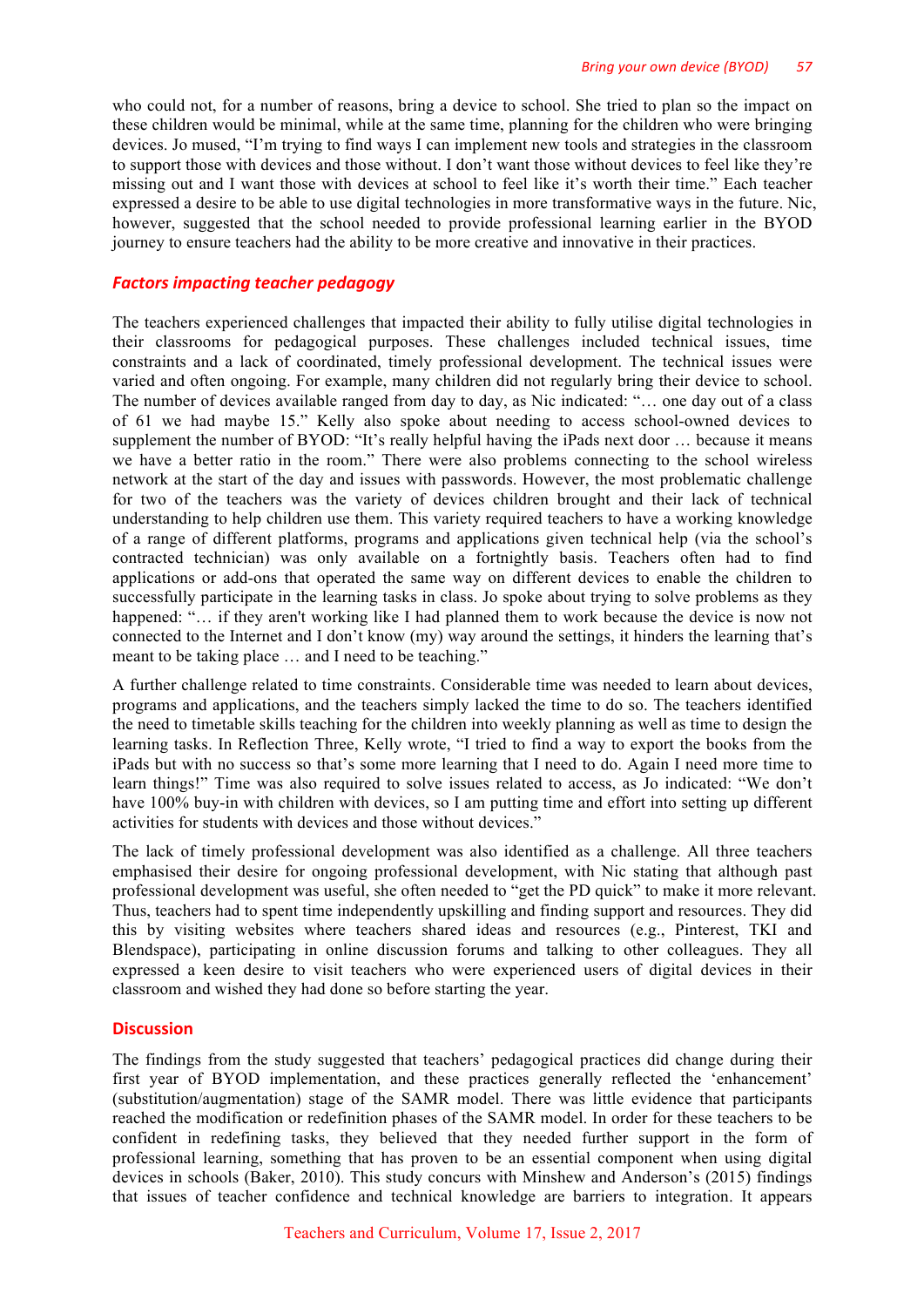### *58 Genevieve Rae, Nicki Dabner, and Julie Mackey*

increased technological content knowledge was essential for these teachers to be able to progress further through the SAMR phases. For the devices to be implemented and used effectively (i.e., in the way that they were designed, not as a tool substitute), the teachers considered they needed to understand the possibilities of using them in the classroom prior to the planning process commencing. Teachers' practices were impacted by a range of challenges also identified in the literature, including technical issues (Lai, 2005; Minshew & Anderson, 2015), lack of time (Janssen & Lazonder, 2015) and limited professional learning opportunities (Davis et al., 2013; Ling Koh et al., 2014). All three teachers believed they needed to increase both their technological, and technological pedagogical content knowledge, to be able to implement BYOD to full effect in their classrooms. Minshew and Anderson (2015) and Starkey (2010) both identified lack of knowledge in these two areas as barriers to ICT integration in the classroom. The findings suggest that addressing the above would have potentially enabled the teachers to move their practices more into the 'transformation' (modification /redefinition) stage of the SAMR model.

## **Recommendations and conclusion**

This study provided some useful insights into the way three teachers implemented BYOD within their classrooms for the first time and the impact this had upon their pedagogical practices. Although this case study investigated the unique experience of three teachers within one primary school, themes emerged that have potential value supporting the successful implementation of BYOD in other schools. The following recommendations have been formulated from these themes.

## *Recommendations for schools*

- Schools should ensure BYOD is included in their forward/strategic planning goals if they decide to implement this initiative.
- Schools should consider specifying devices, applications and computer programs that will work within the school infrastructure if they wish to minimise technical issues.
- Ongoing, timely technical support needs to be available for teachers.
- Schools should select tools and learning management systems (e.g., Hapara or Google Classroom) that teachers understand and are willing to use.
- School leaders are encouraged to consult with teachers to better understand the support needed prior to and during the BYOD implementation.
- Ongoing, timely and relevant professional development opportunities need to be organised and made available for teachers.

## *Recommendations for teachers*

- Professional learning about devices and software, combined with technological pedagogical content knowledge development, is essential prior to, and during, implementation.
- Visiting other schools to observe the practices of, and have professional conversations with, educators who are implementing BYOD in their classrooms is encouraged.
- Learning how to use digital devices to support pedagogical practices is a process that develops over time. Teachers will differ in their stages and speed of development. Start in areas you feel most confident teaching, then explore other areas as your confidence grows.
- Students may also need support to develop their digital literacy skills within the classroom programme. This will enable them to develop the knowledge, skills and understandings to work effectively with digital devices, and participate safely within digitally supported environments.

It is hoped that other schools will benefit from the insights and recommendations that emerged as a result of this study. Despite the hurdles, the school and teachers who shared their BYOD experiences during this study remain positive, and committed to further leverage mobile devices for learning and teaching by refining their BYOD practices in the future.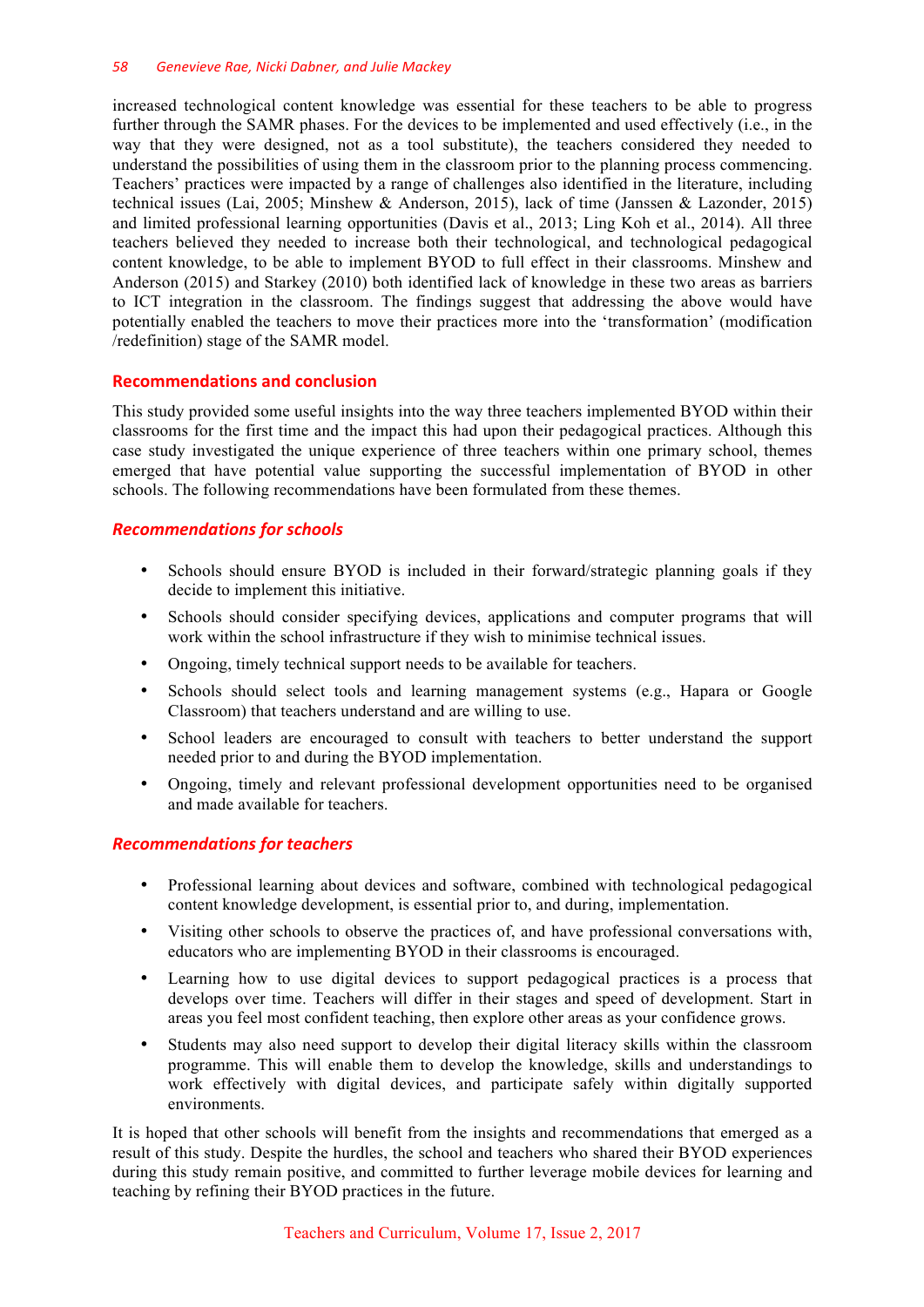#### **References**

- Adams, G. (2015). *Twenty years of BYOD*. Retrieved from https://interfaceonline.co.nz/2015/11/23/twenty-years-of-byod/
- Baker, R. (2010). *Pedagogies and digital content in the Australian school sector*. Melbourne, Australia: Educational Services Australia: The Learning Federation. Retrieved from www.ndlrn.edu.au
- Bell, J. (2001). *Doing your research project. A guide for first-time researchers in education and social science.* Buckingham, PA: Open University Press.
- Bolstad, R. (2017). *Digital technologies for learning: Findings from the NZCER national survey of primary and intermediate schools 2016*. Retrieved from http://www.nzcer.org.nz/research/publications/digital-technologies-learning-national-survey
- Cullen J. (2005). The ethics of research in educational settings. In P. Adams, K. Vossler, & C. Scrivens (Eds.), *Teachers' work in Aotearoa New Zealand* (pp. 252–261). Southbank, Australia: Thomson Dunmore Press.
- Davis, N., Eickelmann, B., & Zaka, P. (2013). Restructuring of educational systems in the digital age from a co-evolutionary perspective. *Journal of Computer Assisted Learning*, *29*(5), 438–450. https://doi.org/10.1111/jcal.12032
- Hamilton, E. R., Rosenberg, J. M., & Akcaoglu, M. (2016). The substitution augmentation modification redefinition (SAMR) model: A critical review and suggestions for its use. *Techtrends: Linking Research and Practice to Improve Learning*, *60*(5), 433–441. https://doi.org/10.1007/s11528-016-0091-y
- Janssen, N., & Lazonder, A. W. (2015). Implementing innovative technologies through lesson plans: What kind of support do teachers prefer? *Journal of Science Education and Technology*, *24*(6), 910–920. https://doi.org/10.1007/s10956-015-9573-5
- Johnson, L., Adams Becker, S., Estrada, V., & Freeman, A. (2015). *NMC horizon report: 2015 K-12 edition*. Austin, TX: The New Media Consortium.
- Lai, K. W. (2005). *e-Learning communities: Teaching and learning with the web*. Dunedin, New Zealand: University of Otago Press.
- Ling Koh, J. H., Chai, C. S., & Tay, L. Y. (2014). TPACK-in-Action: Unpacking the contextual influences of teachers' construction of technological pedagogical content knowledge (TPACK)*. Computers and Education, 78*, 20–29. https://doi.org/10.1016/j.compedu.2014.04.022
- Ministry of Education. (2014). *Ministry of Education statement of intent 2014–2018*. Wellington, New Zealand. Retrieved from http://www.education.govt.nz/assets/Documents/Ministry/Publications/Statements-of-intent/20 14SOI .pdf
- Ministry of Education. (2015a). *Enabling e-learning.* Retrieved from http://elearning.tki.org.nz/About-this-site#what\_is\_elearning
- Ministry of Education. (2015b). *Learning with 1-1 digital devices.* Retrieved from http://elearning.tki.org.nz/Technologies/Learning-with-1-1-digital-devices
- Ministry of Education. (2015c). *Teaching and learning development.* Retrieved from http://elearning.tki.org.nz/Technologies/Learning-with-1-1-digital-devices/Teaching-andlearning-development
- Minshew, L., & Anderson, J. (2015). Teacher self-efficacy in 1:1 iPad integration in middle school science and math classrooms. *Contemporary Issues in Technology and Teacher Education*, *15*(3), 334–367. Retrieved from http://www.citejournal.org/volume-15/issue-3- 15/science/teacher-self-efficacy-in-11-ipad-integration-in-middle-school-science-and-mathclassrooms
- Neuman, W. L. (2015). *Social research methods: Qualitative and quantitative approaches*. Boston, MA: Pearson.
- Puentedura, R. (2006). Transformation, technology, and education [Blog post]. Retrieved from http://hippasus.com/resources/tte/
- Romrell, D., Kidder, L. C., & Wood, E. (2014). The SAMR model as a framework for evaluating mLearning. *Journal of Asynchronous Learning Networks*, *18*(2). http://dx.doi.org/10.24059/olj.v18i2.435